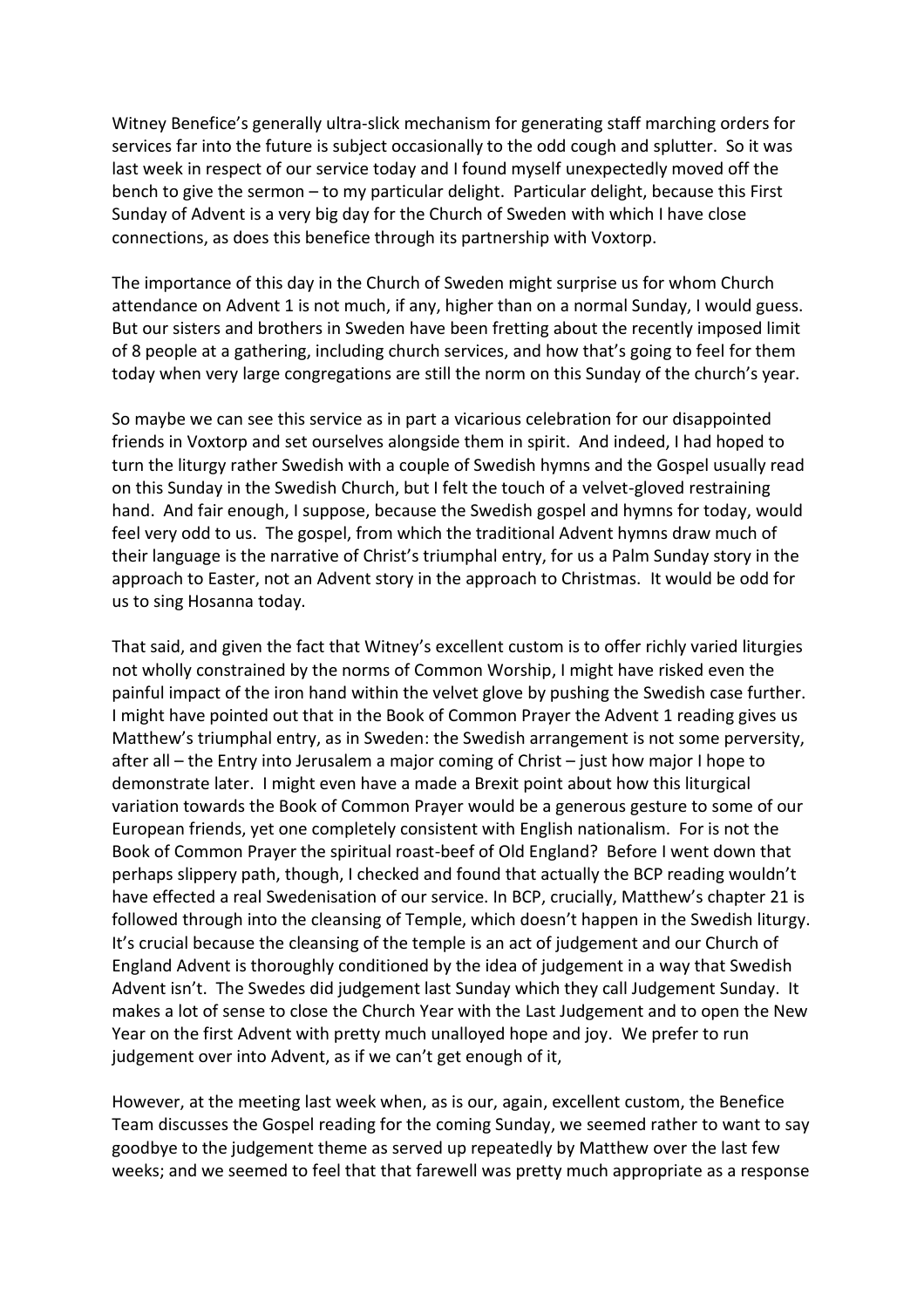to Mark's Gospel passage today. There is here indeed no wailing and gnashing of teeth which Matthew has on his calling card and no explicit dividing of people up into sheep or goats or wise and foolish bridesmaids. But there are enough Eeyorres in the Witney team for questions to have been raised about those not elected, and what happens if people don't stay awake. What happens if the master is kept waiting by a sleepy and tardy doorkeeper. What happens if God doesn't give us grace to cast away the works of darkness and put upon us the armour light? Are we going to be among those deeply wailing when we the true Messiah see? I think these are fair questions but the Tiggers of the Team won the day and we closed our discussion with a perspective on Mark's passage that saw the coming of the Son of Man as a great good thing, which of course it is, the prospect of which should have us tingling with joyous excitement. Which is actually all rather Swedish…

And you certainly can't - and shouldn't try - to do Advent without joy, if only because it is the run up to the joyous feast of Christmas with which it will certainly end. In that respect, Advent is not a time of anxiety and insecurity and our waiting even if mixed with tones of apprehension should be filled with joy. This year Advent has been invaded in a good sense by the Covid situation which has now acquired an Advent shape. Covid has occasioned suffering and dread and brought with it a shaking of what we thought were the secure foundations of our living, but the time is coming - here we don't quite know the day or the hour - but we *do* know that the time is coming when our deliverance from the scourge will be effected - now is our salvation nearer than when we first anxiously hoped for it. We do have still to wait and not without anxiety, but that anxiety is now framed by a hope we justifiably believe will soon be realised and so we can now wait with some degree of joyful expectation and excitement. This situation outside the Church, I think, should help us to inhabit Advent well, as our Advent liturgy will help us to inhabit the Covid situation well.

But with whatever feeling or blend of feelings we wait, the waiting is critical.

There's a wonderful book called The Stature of Waiting by W.H. Vanstone which should be on everyone's Advent reading list. Very short, very rich, very cheap - £6.25 from Amazon or £3.89 on Kindle, in fact – you see, I really want you to read it - very cheap but priceless. The key idea is that the glory of God in Jesus is revealed less in his mighty acts and more in his handing himself over to be acted upon - by us. The almighty God, whom he might well suppose not to be subject in principle to the bidding of anyone or anything in the universe, nevertheless chooses in Jesus to enter into the condition of passibility – empties himself, takes the form of a slave, becomes obedient not only to the Father, but to us and, waiting on the decision we make, opens himself to the possibility even of death on a cross. God does this because God is love and it is a mark of perfect loving, as Common Worship's Marriage Service reminds us, to give all that one is the beloved, for them, in principle, to do with what they will.

Vanstone sees God's being handed over to us, his waiting on us, as investing human waiting on others, and human lack of agency in general, with a divine character – hence the Stature of Waiting. It's a way of seeing things that might give us pause as we chaff in these Covid times against the restrictions on our liberty to act as we would choose; might give as pause as we insist on our right to do what we want, might encourage us not to see the dignity of